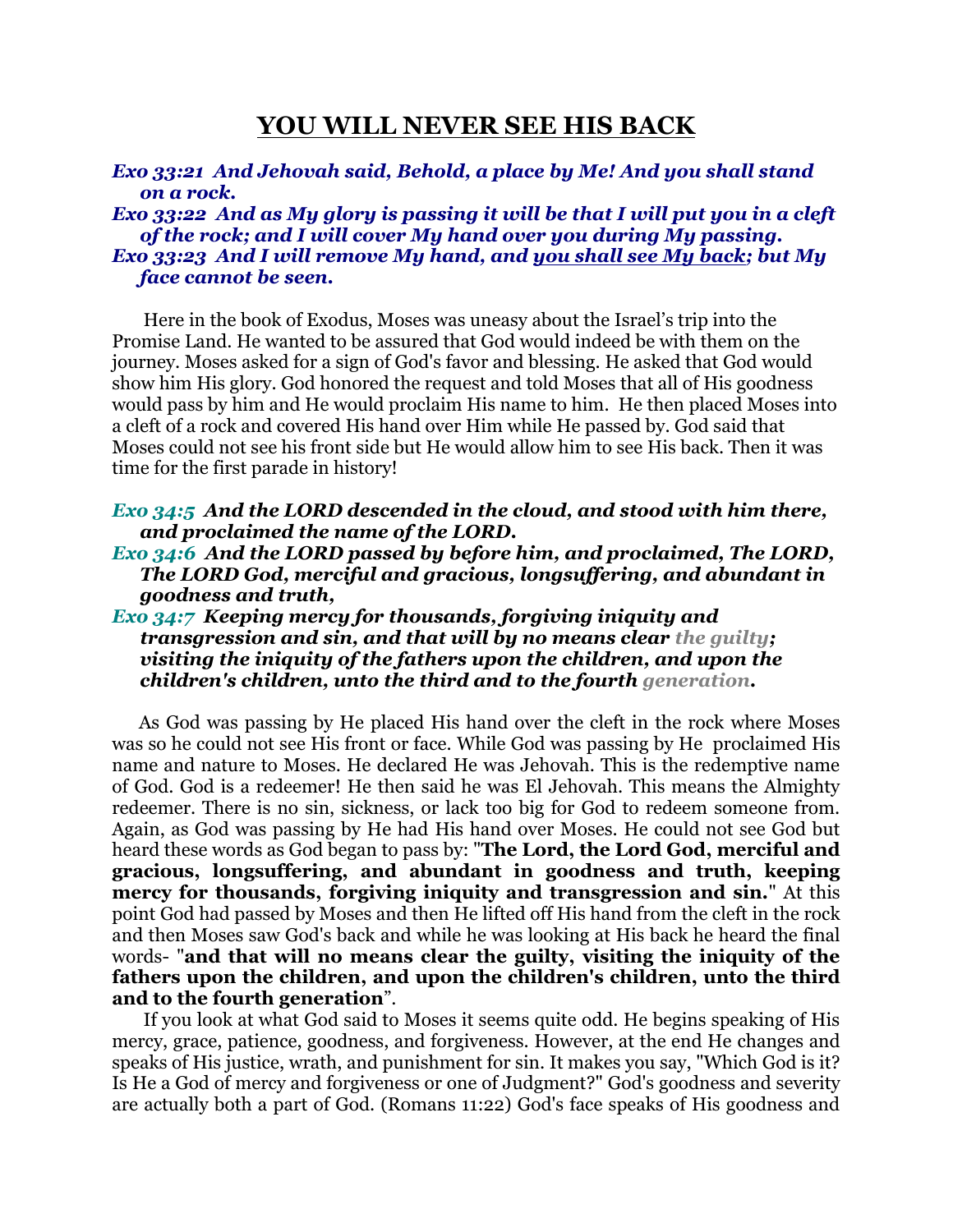God's back speaks of His judgment. Moses only heard about God's goodness while God's hand covered him in the cleft of the rock but he did not get to see it! Moses only got to see God's back! Moses is a type of the Law. The Law speaks of God's goodness but all it could show people was His holiness and judgment for sin. All the Law will show you today if you try to live under it is condemnation. Living under the Law only shows people God's back. God turning His face away and showing His back speaks of His judgment.

 The Law was but a shadow of the person of Jesus Christ and His redemptive work for us on the cross. Jesus was the true sacrifice that all the sacrifices pointed to. Jesus suffered and died upon the cross and bore the judgment of God for all our sins and transgressions. God did not just sweep our sins under the rug. God did not clear the guilty. He punished the guilty (all of us) in the person of His Son, Jesus Christ. God visited our sins that day at Calvary and punished Jesus. That day on the cross Jesus saw and experienced God's judgment for our sin. God turned His face away from His Son and Jesus saw God's back that day.

#### *Mar 15:33 And when the sixth hour was come, there was darkness over the whole land until the ninth hour.*

## *Mar 15:34 And at the ninth hour Jesus cried with a loud voice, saying, Eloi, Eloi, lama sabachthani? which is, being interpreted, My God, my God, why hast thou forsaken me?*

 On the cross Jesus yelled, "My God, My God, why have you forsaken me?" God turned His face away from Jesus and turned His back to Him. **Jesus saw God's back for us so we would never have to!** My friend, today God is facing towards you because of what Jesus did for you. His face is **forever** towards you!

#### *1Pe 3:12 For the eyes of the Lord are over the righteous, and his ears are open unto their prayers: but the face of the Lord is against them that do evil.*

### *Psa 11:7 For the righteous LORD loveth righteousness; his countenance doth behold the upright.*

 Because of what Jesus has done for us we have been made righteous and upright in Christ. Righteousness does not come from our own works or good deeds. It comes as a gift from God's grace. This gift is what produces the good deeds in our life! You do not lose your righteousness every time you mess up. You have been given the righteousness of God which never changes. This means God face will never be turned away from you! Jesus saw God's back so you could always experience God's face. God's face beams out His glory. This glory contains His mercy, grace, patience, goodness, and forgiveness for all your sins and transgressions. This glory is directed at you! His glory actually transforms your life! Moses only got to see God's back but today you get to see God's face. You might rightly point out that the Bible teaches that no one can see God the Father's face. We can't see the Father's face but we can see Jesus. To see Jesus is to see the Father.